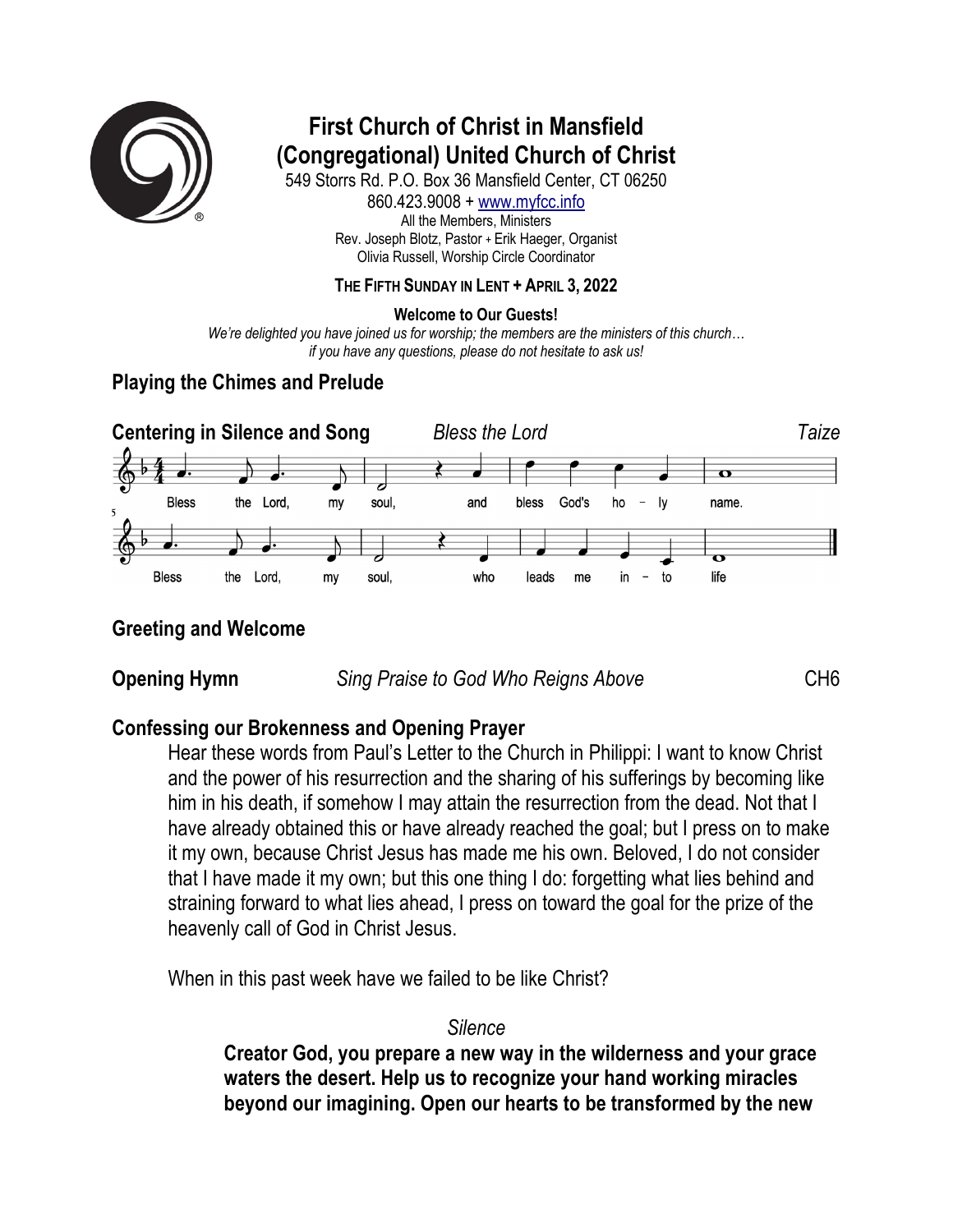### **thing you are doing, so that our lives may proclaim the extravagance of your love for all, and its presence in Jesus Christ. Amen.**



#### **Hebrew Scripture** Isaiah 43:16-21

Thus says the LORD, who makes a way in the sea, a path in the mighty waters, who brings out chariot and horse, army and warrior; they lie down, they cannot rise, they are extinguished, quenched like a wick: Do not remember the former things, or consider the things of old. I am about to do a new thing; now it springs forth, do you not perceive it? I will make a way in the wilderness and rivers in the desert. The wild animals will honor me, the jackals and the ostriches; for I give water in the wilderness, rivers in the desert, to give drink to my chosen people, the people whom I formed for myself so that they might declare my praise.

#### **Psalter** Psalm 126

When the LORD restored the fortunes of Zion, we were like those who dream. **Then our mouth was filled with laughter, and our tongue with shouts of joy; then it was said among the nations, "The LORD has done great things for them."**

The LORD has done great things for us, and we rejoiced.

**Restore our fortunes, O LORD, like the water in the desert.**

May those who sow in tears reap with shouts of joy.

**Those who go out weeping, bearing the seed for sowing, shall come home with shouts of joy, carrying their sheaves.**

# **Gospel** John 12:1-8

Six days before the Passover Jesus came to Bethany, the home of Lazarus, whom he had raised from the dead. There they gave a dinner for him. Martha served, and Lazarus was one of those at the table with him. Mary took a pound of costly perfume made of pure nard, anointed Jesus' feet, and wiped them with her hair. The house was filled with the fragrance of the perfume. But Judas Iscariot, one of his disciples (the one who was about to betray him), said, "Why was this perfume not sold for three hundred denarii and the money given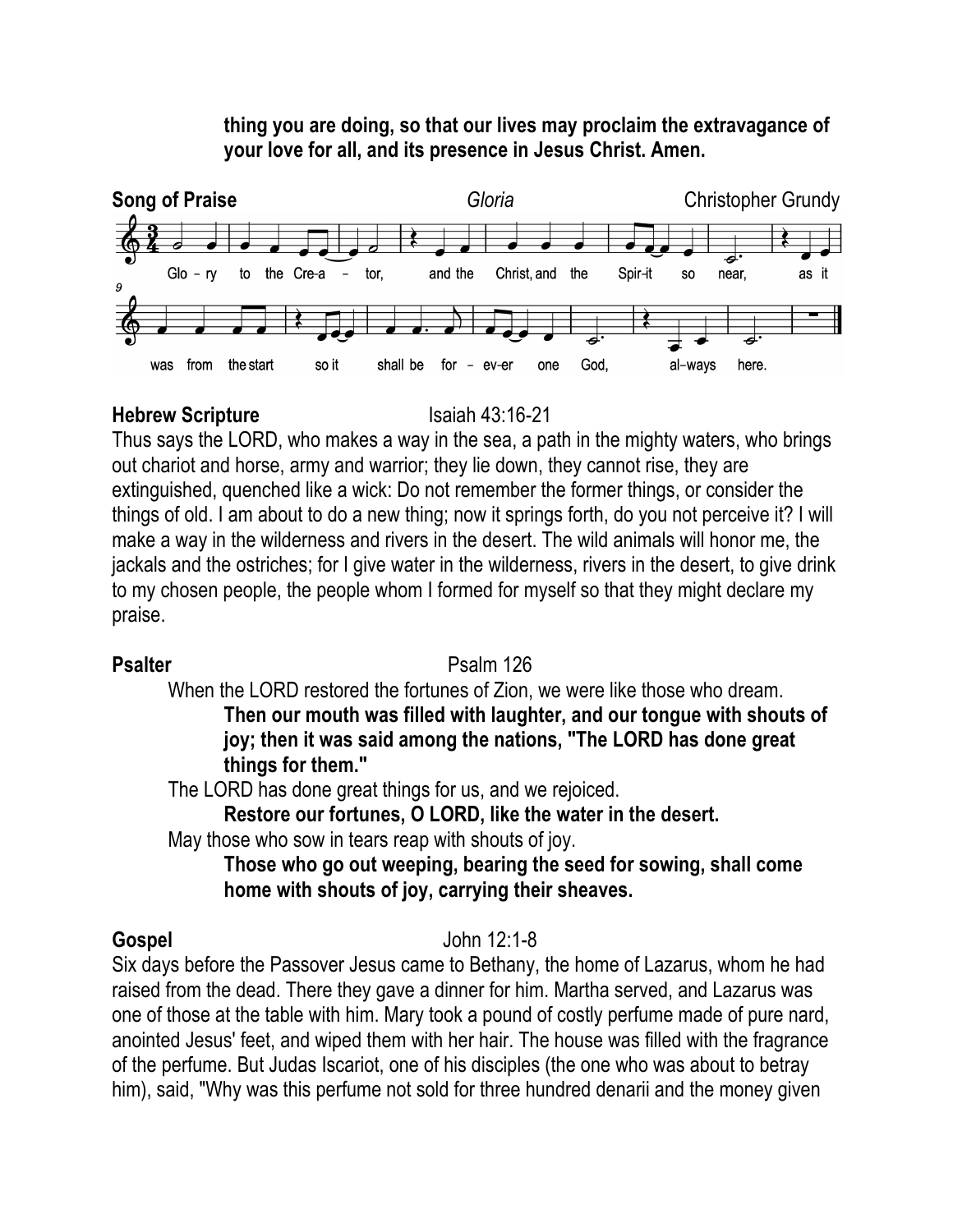to the poor?" (He said this not because he cared about the poor, but because he was a thief; he kept the common purse and used to steal what was put into it.) Jesus said, "Leave her alone. She bought it so that she might keep it for the day of my burial. You always have the poor with you, but you do not always have me."

# **Reflection**

# **Prayers of the People and the Prayer of Jesus**

Drawn close to the heart of God, we offer these prayers for the church, the world, and all who are in need.

Do a new thing in the church. Free us from paradigms that no longer serve and bring forward leaders who imagine fresh ways of doing ministry. Give us courage in the face of change.

Do a new thing for creation. Reverse the trajectory of climate change and environmental catastrophe. Revive habitats already impaired by human disregard. Amplify the voices of climate scientists and researchers working to chart a new course.

Do a new thing in our world. Break barriers that prevent political enemies from working together for the well-being of all. Make a way for peace and collaboration among the nations

Do a new thing for those who suffer. Reveal a path for any who are unemployed or underemployed, for those experiencing homelessness, and for all who struggle with money. Comfort those who grieve and restore those who are sick (especially).

Do a new thing within us. Direct us into encounters that broaden our understanding of the human experience. Amplify voices that are ignored or devalued. Deliver us especially from the scourge of racism.

Do a new thing in death. Fill us with the knowledge of Christ and the power of his resurrection as we give thanks for all who have attained the prize of their heavenly call.

All this we ask in the name of Jesus who taught us to call upon you, saying…

*Please pray the Prayer of Jesus in whatever language is most comfortable for you. The following are offered as examples…* **Our Father/Mother/Creator, who art in heaven, hallowed be thy name. Thy kingdom come.**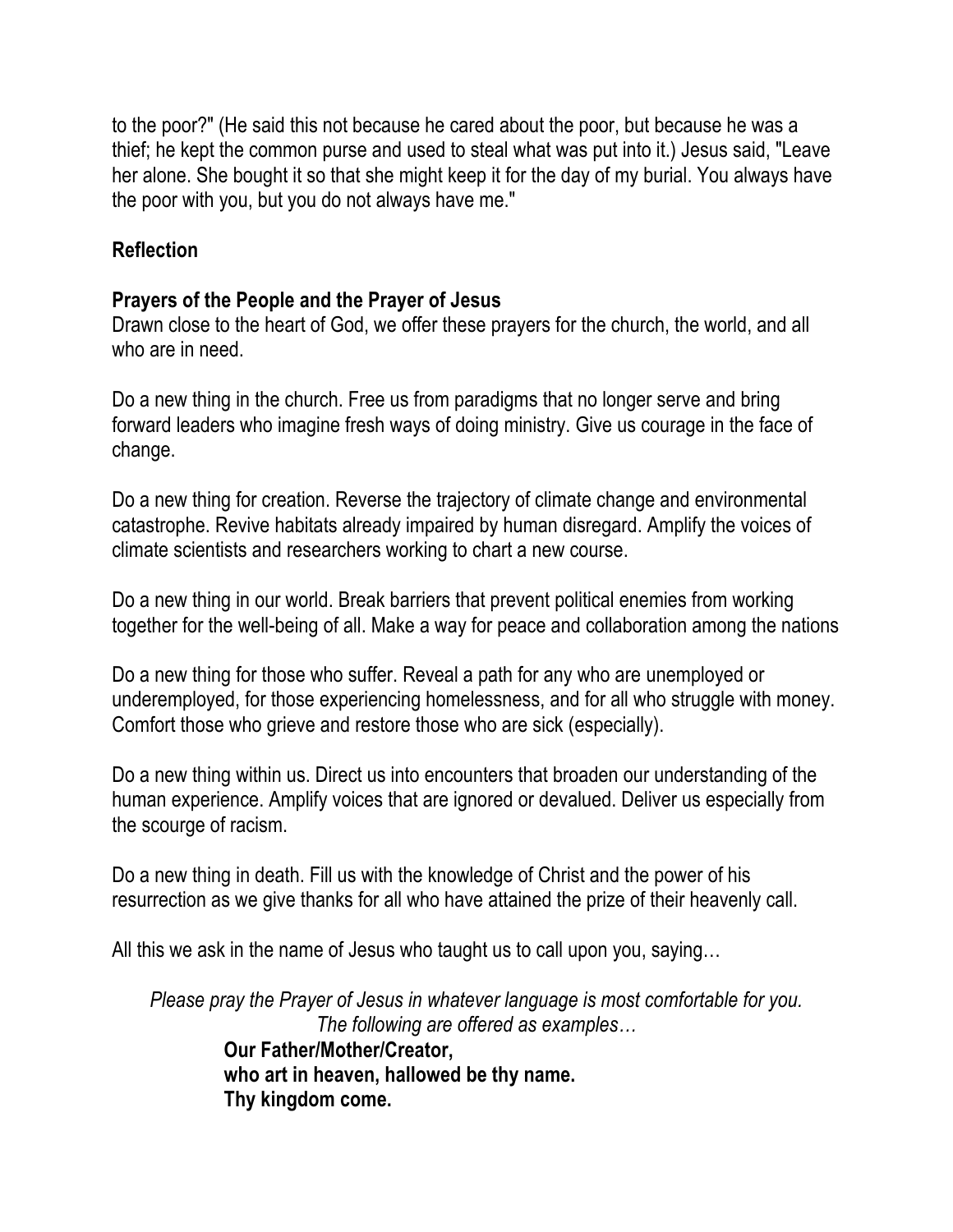**Thy will be done on earth, as it is in heaven. Give us this day our daily bread, and forgive us our debts/sins/trespasses, as we forgive our debtors/those who sin/trespass against us. And lead us not into temptation, but deliver us from evil. For thine is the kingdom, and the power, and the glory, forever. Amen.**

**Musical Offering** *Child of God* **Mark Miller** *Offerings may be placed in passed plates, mailed to: First Church of Christ in Mansfield UCC. Box 36. Mansfield Center, CT 06250, or given online at www.myfcc.info*

**Doxology**



### **Prayer of Dedication**

**Holy God, we give you thanks for the diverse gifts you have bestowed upon us. Bless us with your Spirit that they may be used to proclaim your good news in word and deed. Amen.**

#### **The Prayer of Great Thanksgiving**

God is with you.

**And also with you.**

Open up your hearts.

**We open them up to God and one another.**

Let us give thanks to the Lord our God.

**It is right to give our thanks and praise.**